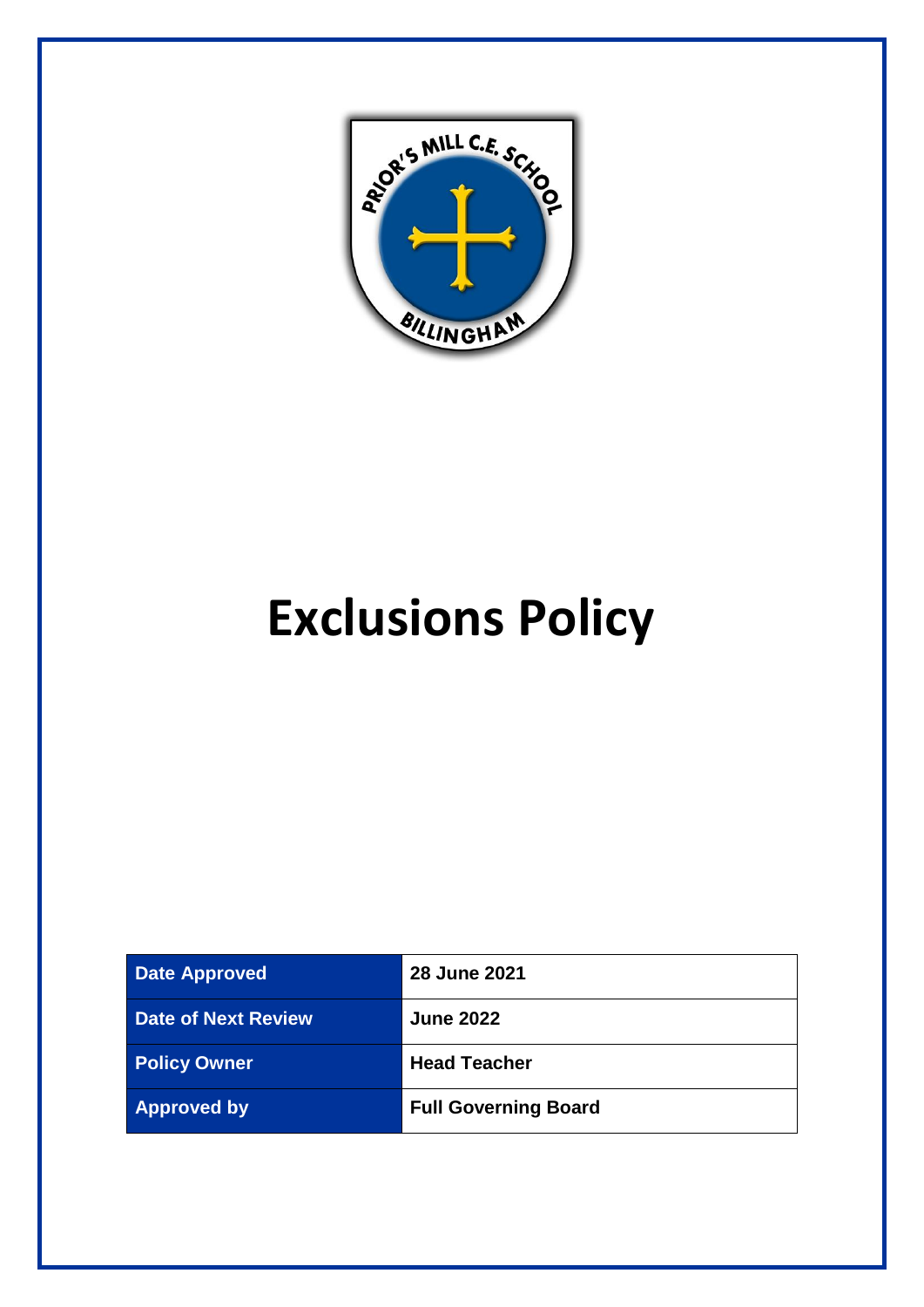# **Important coronavirus (COVID-19) update**

This policy has been updated in line with the current guidance from the UK government. We have included an amendment to this policy in [Appendix B,](#page-15-0) which provides information about the changes to the exclusion process during the pandemic. Please have due regard for the stipulations within this amendment.

# **Contents**

# **[Statement of Intent](#page-2-0)**

- 1. [Legal Framework](#page-3-0)
- 2. Roles [and Responsibilities](#page-3-1)
- 3. [Grounds for Exclusion](#page-5-0)
- 4. The [Headteacher's Power](#page-5-1) to Exclude
- 5. [Factors to Consider When Excluding A Pupil](#page-6-0)
- 6. [Duty to Inform Parents](#page-6-1)
- 7. [Duty to Inform the Governing Body](#page-7-0) And LA
- 8. [Arranging Education or Excluded Pupils](#page-8-0)
- 9. [Considering Exclusions](#page-8-1)
- 10. [Reaching a](#page-9-0) Decision
- 11. Notification of Considered Exclusions
- 12. [Removing Permanently Excluded Pupils from The School Register](#page-10-0)
- 13. [Independent Review Panel](#page-11-0)
- 14. Appointing a [SEND Expert](#page-11-1)
- 15. [The Role of a](#page-12-0) SEND Expert
- 16. [Appointing a](#page-12-1) Clerk
- 17. [The Role of the Clerk](#page-12-2)
- 18. [The Duties of the Independent Review Panel](#page-13-0)
- 19. [Reconsidering Reinstatement Following a](#page-13-1) Review
- 20. [Criminal Investigations](#page-14-0)
- 21. [Training Requirements](#page-14-1)
- 22. [Monitoring and Review](#page-14-2)

# **Appendices**

- a) [Reviewing the Headteacher's Exclusion Decision](#page-14-3)
- b) [Changes to the Exclusion Process During the Coronavirus \(COVID-19\) Pandemic](#page-15-0)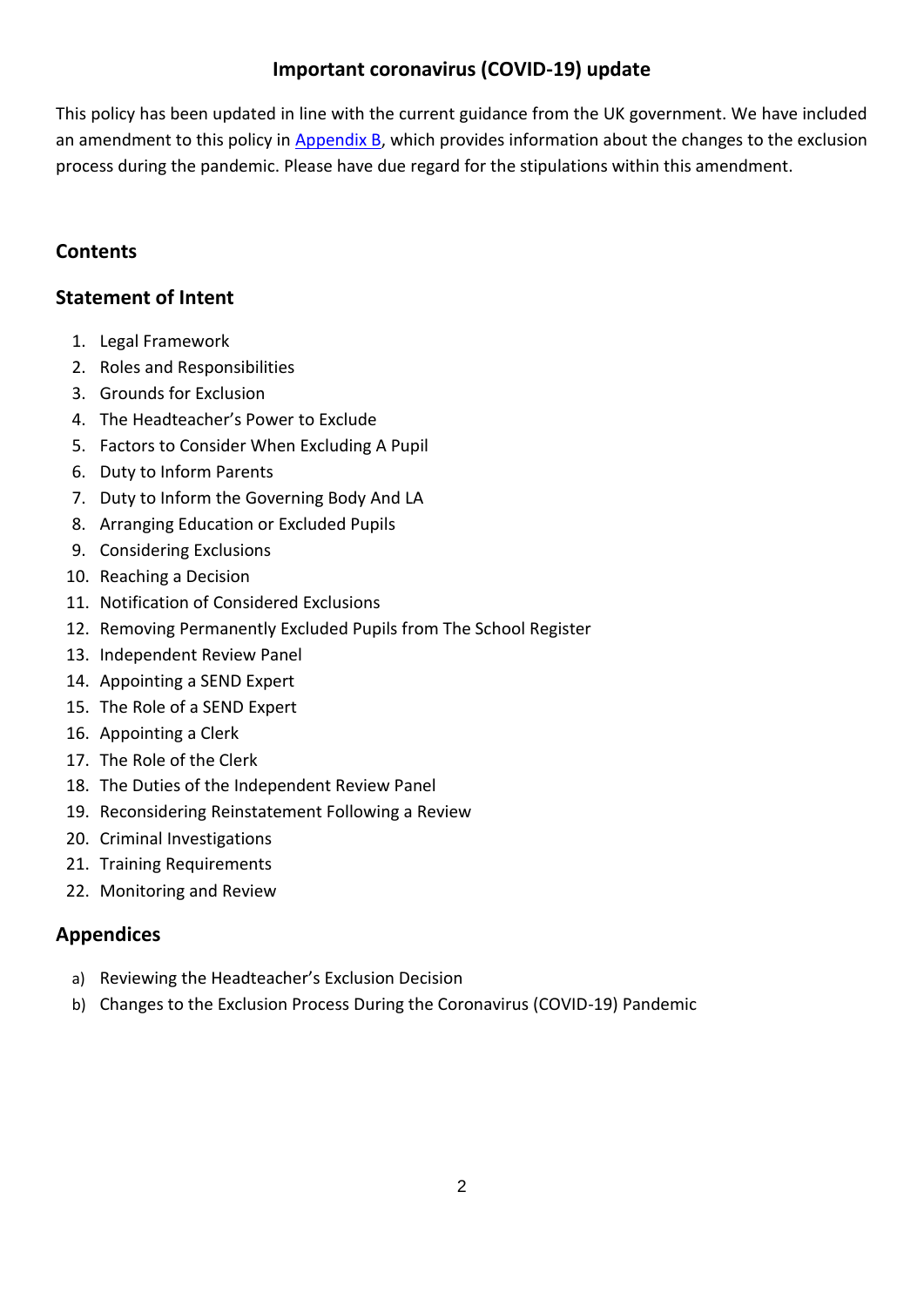# <span id="page-2-0"></span>**Statement of Intent**

At Prior's Mill CE Primary School we understand that good behaviour and discipline is essential for promoting a high-quality education.

Amongst other disciplinary sanctions, the school recognises that exclusion of pupils may be necessary where there has been a serious breach, or consistent breaches, of the school's Behaviour Policy. Excluding a pupil may also be required in instances where allowing the pupil to remain in school would be damaging to the education and welfare of themselves or others. In all cases, excluding pupils should only be used as a means of last resort.

The school has created this policy to clearly define the legal responsibilities of the headteacher, governing body and LA when responding to pupil exclusions, to ensure that they are dealt with both fairly and lawfully, and in line with DfE statutory guidance.

This policy also aims to secure a pupil's right to an education despite having been excluded, by ensuring that appropriate arrangements are in place.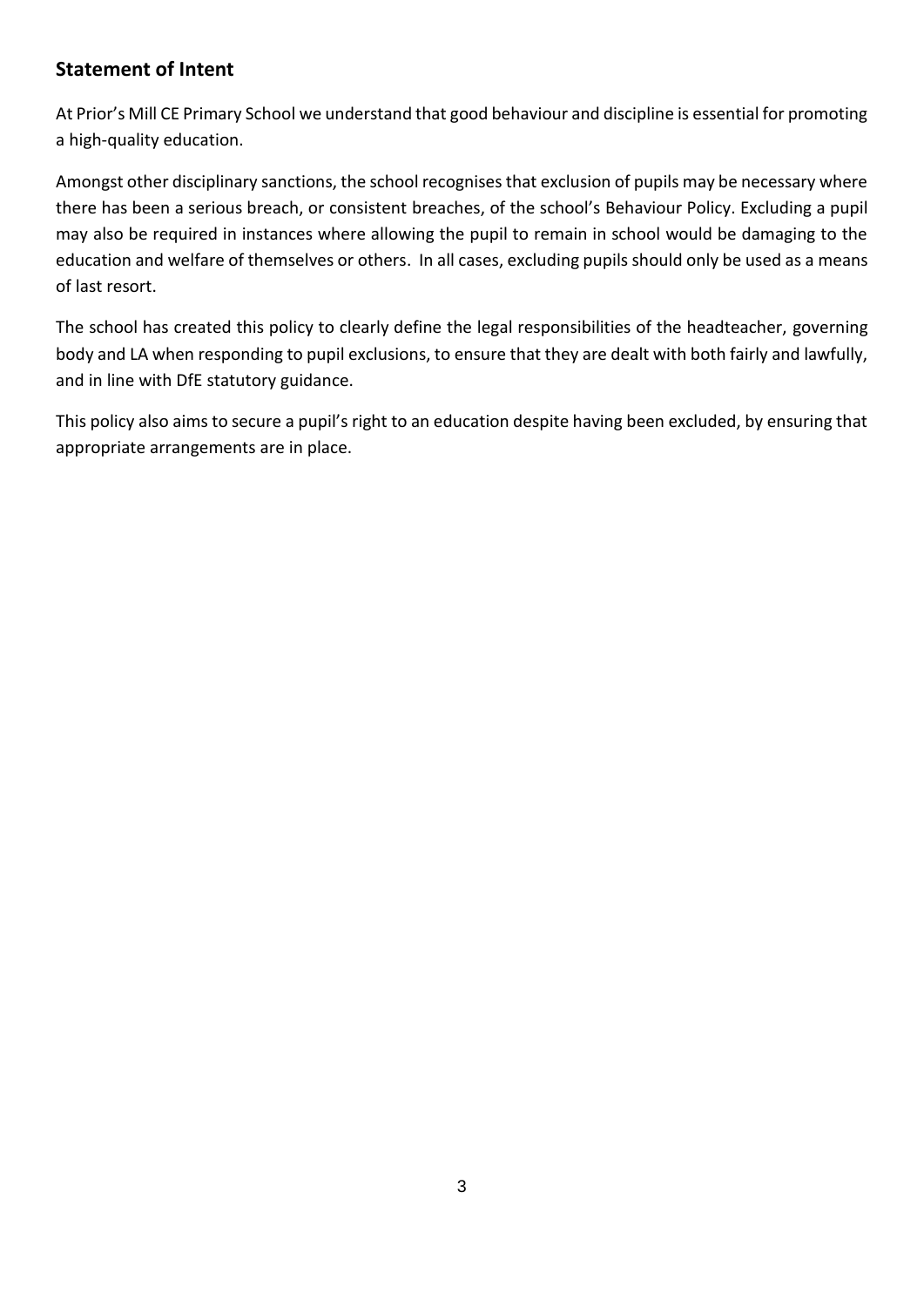# <span id="page-3-0"></span>**1. Legal Framework**

This policy has due regard to all relevant legislation including, but not limited to, the following:

- Education Act 2002
- The School Discipline (Pupil Exclusions and Reviews) (England) Regulations 2012
- Education and Inspections Act 2006
- Education Act 1996
- The Education (Provision of Full-Time Education for Excluded Pupils) (England) Regulations 2007
- The European Convention on Human Rights (ECHR)
- Equality Act 2010

This policy also has due regard to statutory and non-statutory guidance, including, but not limited to, the following:

- DfE (2017) 'Exclusion from maintained schools, academies and pupil referral units in England'
- DfE (2016) 'Behaviour and discipline in schools'
- DfE (2015) 'Special educational needs and disability code of practice: 0 to 25 years'
- DfE (2018) 'Mental health and behaviour in schools'

This policy operates in conjunction with the following school policies:

- Behaviour Policy
- Anti-Bullying Policy
- Special Educational Needs and Disabilities (SEND) Policy
- Child Protection and Safeguarding Policy

#### <span id="page-3-1"></span>**2. Roles and Responsibilities**

The LA is responsible for:

- Having due regard to the relevant statutory guidance when carrying out its duties in relation to the education of LAC.
- Arranging suitable full-time education for any pupil of compulsory school age excluded permanently, in coordination with the school.
- Reviewing and reassessing pupils' needs in consultation with their parents where they have an EHC plan and are excluded permanently, with a view to identifying a new placement.
- Arranging for an independent review panel hearing to review the decision of the governing body not to reinstate a permanently excluded pupil where required.
- Arranging the hearing without delay at a time, date and venue convenient for all parties.
- Ensuring the independent review panel consists of three or five members as appropriate, which represent the required categories.
- Ensuring all panel members and the clerk have received training within the two years prior to the date of the review.
- If requested by parents, appointing a SEND expert to attend the panel and covering the associated costs of this appointment.

The governing body is responsible for:

• Providing information to the Secretary of State and LA about any exclusions within the last 12 months.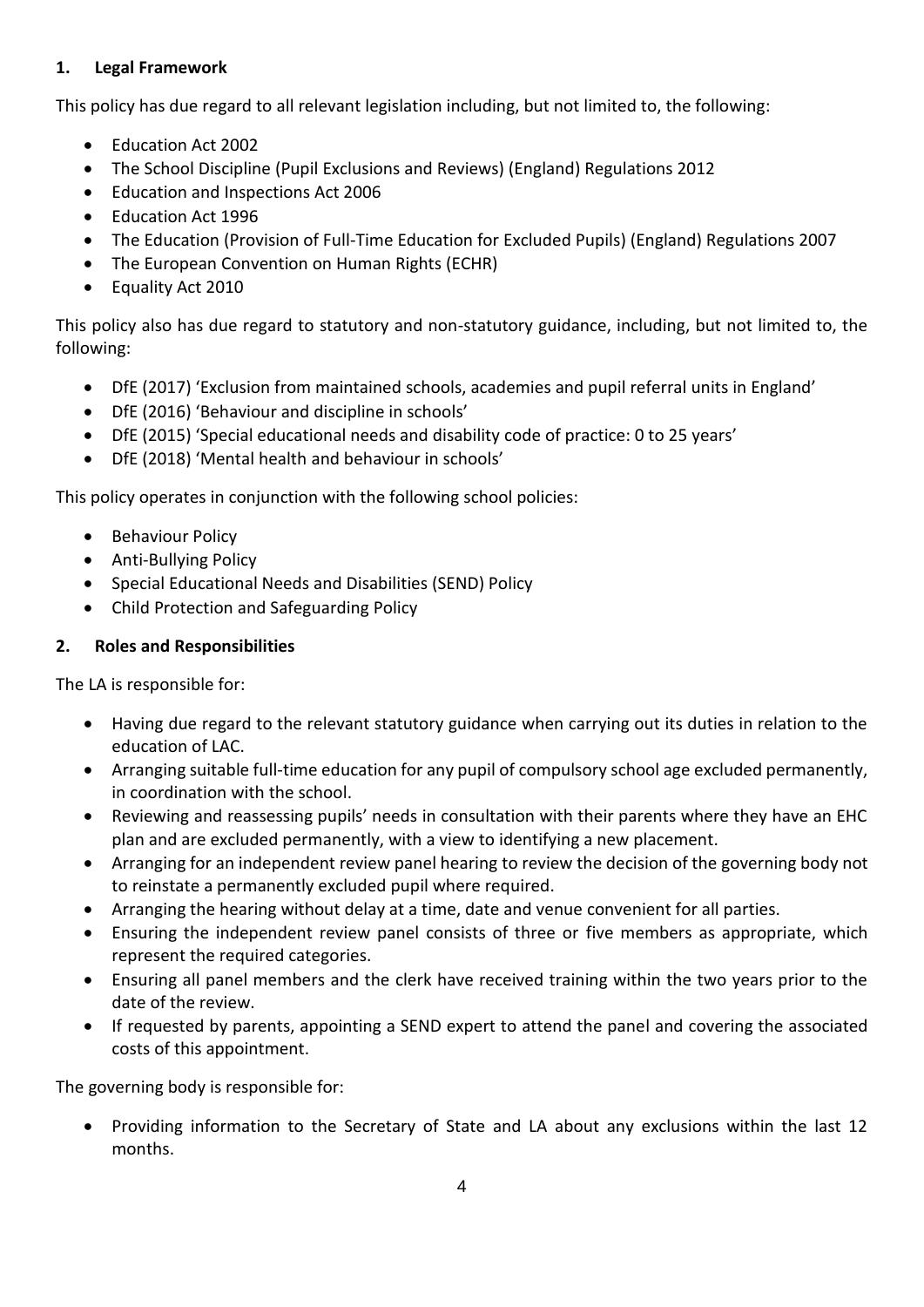- Arranging suitable full-time education for any pupil of compulsory school age excluded on a fixedterm basis.
- Considering parents' representations about exclusions within 15 school days of receiving notice if the appropriate requirements are met.
- Where an exclusion would result in a pupil missing a public examination or test, considering the exclusion before this date.
- Considering whether it would be appropriate for a pupil to be permitted onto the school premises to sit the public examination or test.
- Arranging the representation meeting at a time and date convenient to all parties, but in compliance with the statutory time limits.
- Adhering to its responsibilities to consider the reinstatement of pupils.
- Considering the interests and circumstances of the excluded pupil, including the circumstances in which they were excluded, and have due regard to the interests of others at the school.
- Using the civil standard of proof (based on the 'balance of probabilities', it is more than likely that the fact is true) when establishing the facts relating to an exclusion.
- Ensuring clear minutes are taken of the representation meeting.
- Noting the outcome of the representation meeting on the pupil's education record, along with copies of relevant papers for future reference.
- Notifying the pupil's parents, the headteacher and LA of its decision and the reasons for it, without delay.
- Where appropriate, informing parents of where to apply for an independent review panel.
- Informing parents of relevant sources of information.
- Ensuring a pupil's name is removed from the school admissions register, where appropriate.
- Reconvening within 10 school days to reconsider reinstatement of a pupil where directed to do so by the exclusions review panel.

The headteacher is responsible for:

- Implementing good levels of discipline to ensure all pupils can benefit from the opportunities provided by education and to minimise potential exclusions.
- Applying the civil standard of proof when establishing the facts in relation to an exclusion.
- Complying with their statutory duties in relation to pupils with SEND when administering the exclusion process, as outlined in the Special Educational Needs and Disabilities (SEND) Policy.
- Considering any contributing factors that are identified after an incident of poor behaviour has occurred, e.g. if a pupil has suffered bereavement, bullying or has a mental health issue.
- Considering the use of a multi-agency assessment for a pupil who demonstrates persistent disruptive behaviour.
- Reviewing the effectiveness of exclusions as a sanction, e.g. if a pupil has received multiple exclusions or is approaching the legal limit for exclusions in an academic year.
- Considering what extra support may be needed to identify and address the needs of individual pupils, particularly those with SEND, eligible for FSM, LAC and those from certain ethnic groups.
- Engaging effectively with parents in supporting the behaviour of pupils with additional needs.
- Determining whether a pupil will be excluded on disciplinary grounds.
- Withdrawing any exclusions that have not been reviewed by the governing body, where appropriate.
- Ensuring any decision to exclude is lawful, rational, reasonable, fair and proportionate.
- Complying with the requirements of the Equality Act 2010 when deciding whether to exclude a pupil.
- Ensuring they have considered their legal duty of care when sending a pupil home following an exclusion.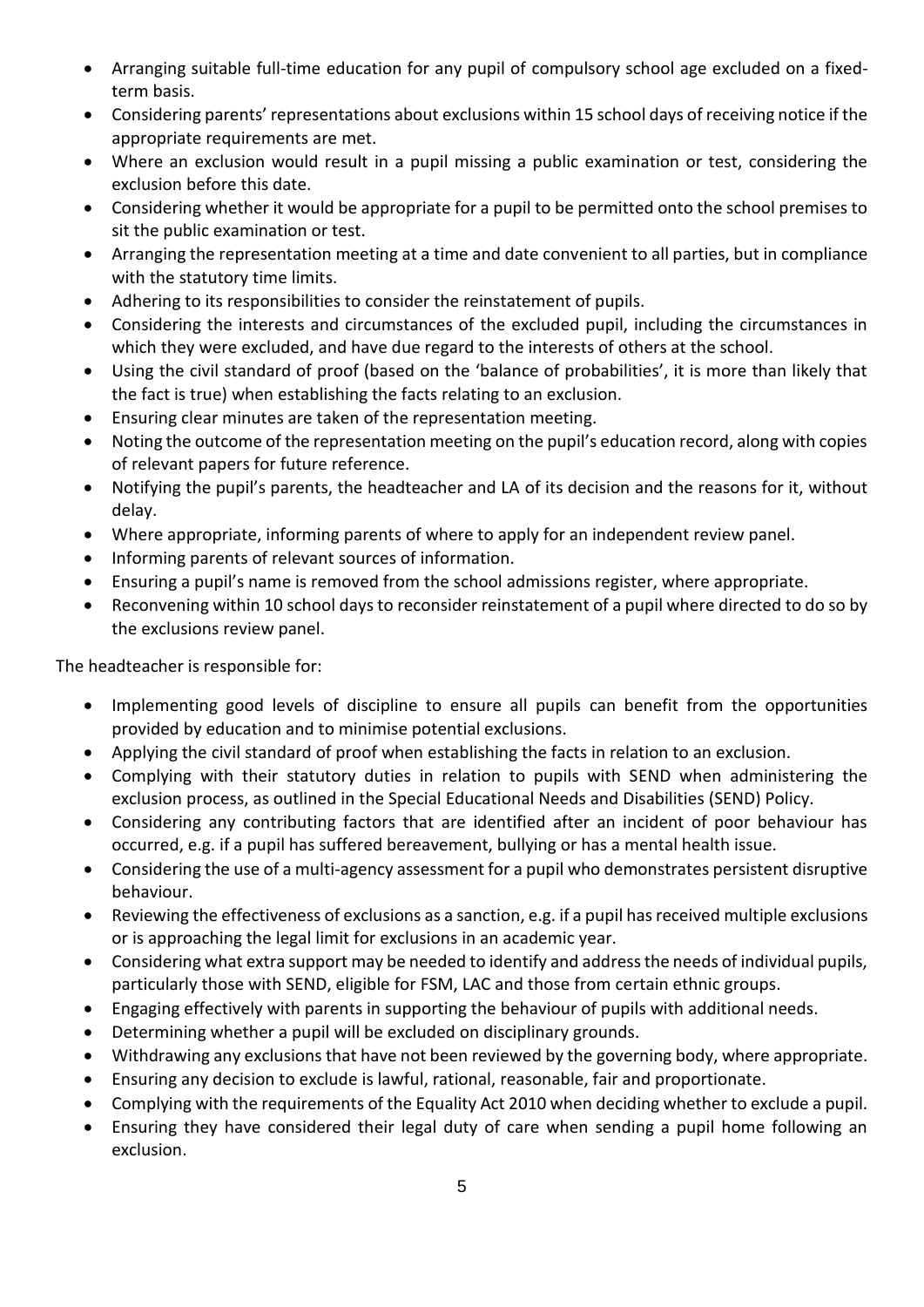- Making the decision to exclude based on the evidence available at the time, regardless of any police investigation and/or criminal proceedings.
- Notifying a pupil's parents without delay where the decision is taken to exclude the pupil, including the days on which the parents must ensure the pupil is not present in a public place at any time during school hours, as well as any other necessary information statutorily required.
- Ensuring that all information provided to parents is clear and easily understood.
- Notifying the governing body and LA of their decision to exclude a pupil where appropriate, as well as the pupil's home authority if required.
- Notifying the governing body once per term of any exclusions not already notified.
- Organising suitable work for excluded pupils where alternative provision cannot be arranged.

#### <span id="page-5-0"></span>**3. Grounds for Exclusion**

The school will only exclude a pupil where it is absolutely necessary, and where all other possible disciplinary sanctions, as detailed in the school's Behaviour Policy, have failed to be successful.

The following examples of behaviour may underline the school's decision to exclude a pupil:

- Any incident which poses a risk to other pupils or members of staff, e.g. bringing a weapon onto the premises
- Any incident which breaches the law
- Persistent and severe bullying
- Verbal and physical abuse
- Constant disruption
- A single, serious and major incident, e.g. serious assault on another individual leading to injury

Pupils can be excluded on a fixed-period basis, i.e. up to 45 school days within a year, or permanently. Similarly, pupils can be permanently excluded following a fixed-period exclusion, where further evidence is presented. In all cases, the headteacher will decide which exclusion period a pupil will be subject to, depending on what the circumstances warrant.

The school has the power to direct a pupil off-site to improve their behaviour.

#### <span id="page-5-1"></span>**4. The Headteacher's Power to Exclude**

Only the headteacher has the power to exclude a pupil from the school, and is able to decide whether this is on a fixed-period or permanent basis. All exclusions will only be issued on disciplinary grounds.

The headteacher is able to exclude pupils from the premises where their behaviour is disruptive during lunchtime. All lunchtime exclusions will be counted as half of a school day. The headteacher is also able to consider a pupil's disruptive behaviour outside of the school premises as grounds for exclusion, in accordance with the school's Behaviour Policy.

When sending a pupil home following any exclusion, the headteacher will ensure that they exercise their duty of care at all times and will always inform the parents.

Any decision made to exclude a pupil will be lawful, proportionate and fair, with respect to legislation relating directly to exclusions and the school's wider legal duties, including the ECHR. At all times, the headteacher will take into account their legal duties under the Equality Act 2010 and the 'Special educational needs and disability code of practice: 0 to 25 years', ensuring that they do not discriminate on any grounds, e.g. race, sex, disability, and will not increase the severity of a pupil's exclusion on these grounds.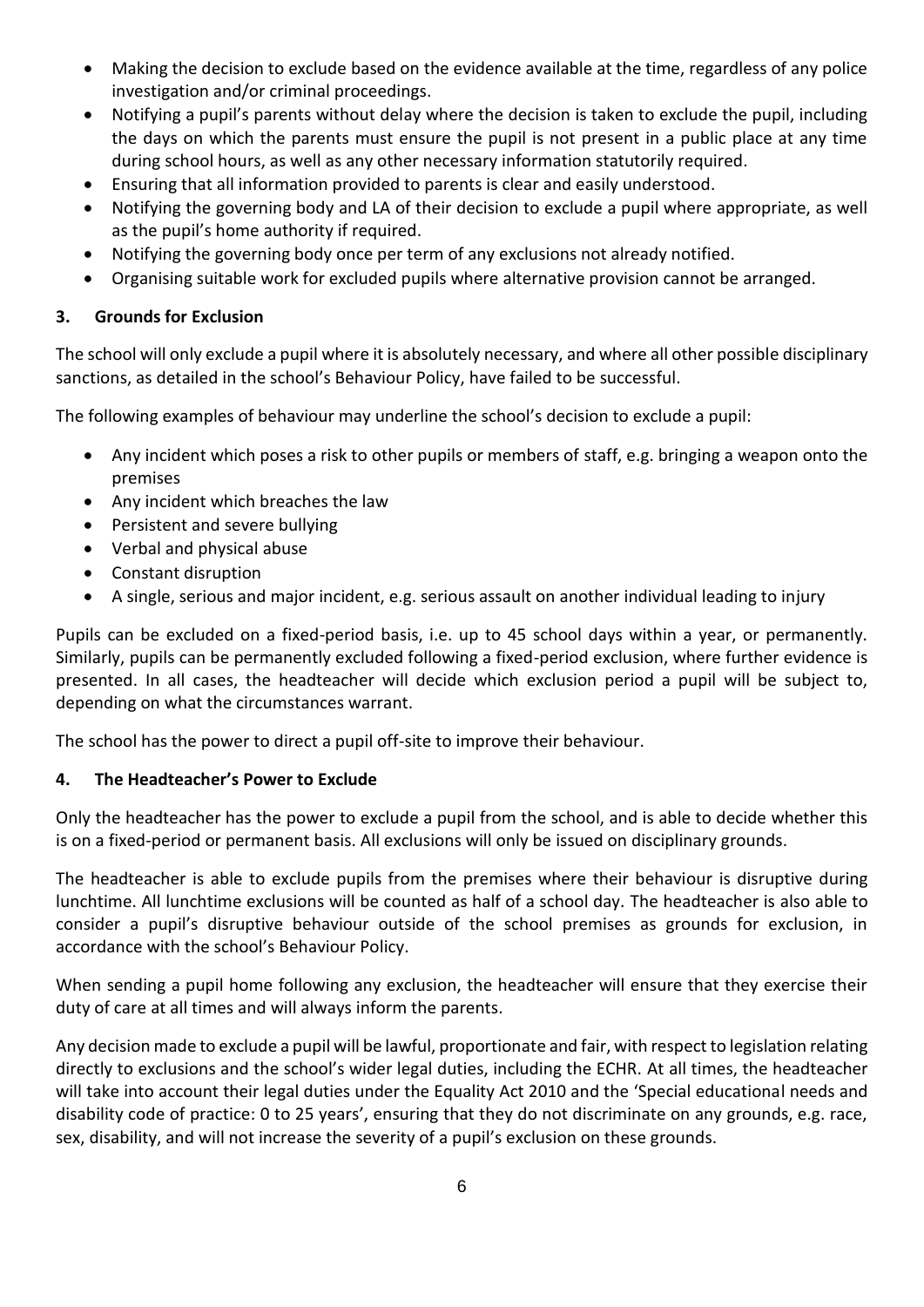The headteacher will apply the civil standard of proof when responding to the facts relating to an exclusion, i.e. that 'on the balance of probabilities' it is more likely than not that the facts are true.

The headteacher may withdraw any exclusion that has not already been reviewed by the governing body.

The headteacher will not issue any 'informal' or 'unofficial' exclusions, e.g. sending a pupil home to 'cooloff', regardless of whether or not the parents have agreed to this. The headteacher will not use the threat of exclusion as a means of instructing parents to remove their child from the premises.

All exclusions will be formally recorded on the **SIMS**.

## <span id="page-6-0"></span>**5. Factors to Consider when Excluding a Pupil**

When considering the exclusion of a pupil, the headteacher will:

- Allow the pupil the opportunity to present their case.
- Take into account any contributing factors that are identified after a case of poor behaviour has occurred, e.g. if the pupil's wellbeing has been compromised, or they have been subjected to bullying.
- Take into consideration whether the pupil has received multiple exclusions or is approaching the legal limit of 45 excluded days per school year, and whether exclusion is serving as an effective sanction.
- Consider early intervention to address underlying causes of disruptive behaviour, including liaising with external agencies, to assess pupils who demonstrate consistently poor behaviour.

The headteacher will consider what extra support may be available for vulnerable pupil groups whose exclusion rates are higher, to reduce their risk of exclusion, including the following:

- $\bullet$  LAC
- Pupils eligible for FSM
- Pupils with SEND
- Certain ethnic groups

The headteacher will consider avoiding permanently excluding LAC, those with SEMH issues or pupils with an EHC plan. Where any member of staff has concerns about vulnerable pupil groups and their behaviour, they will report this to the headteacher, who will instigate a multi-agency assessment to determine whether the behavioural issues might be a result of educational, mental health or other needs and vulnerabilities.

Where SEND or SEMH issues are identified, an individual behaviour plan will be created using the graduated response. If the pupil continues to endanger the physical or emotional wellbeing of other pupils or staff, despite exhausting the graduated response process, then exclusion may be considered. In accordance with the Equality Act 2010, under no circumstances will a pupil with identified SEND or SEMH issues be excluded before the graduated response process has been completed.

Where a pupil with SEND or SEMH issues is permanently excluded because of a SEND- or SEMH-related need that could not be met at the school, detailed records will be kept highlighting that these pupils are closely tracked.

The headteacher will work in conjunction with the parents of any pupil with additional needs to establish the most effective support mechanisms.

#### <span id="page-6-1"></span>**6. Duty to Inform Parents**

Following the headteacher's decision to exclude a pupil, they will immediately inform the parents, in person or by telephone, of the period of the exclusion and the reasons behind this.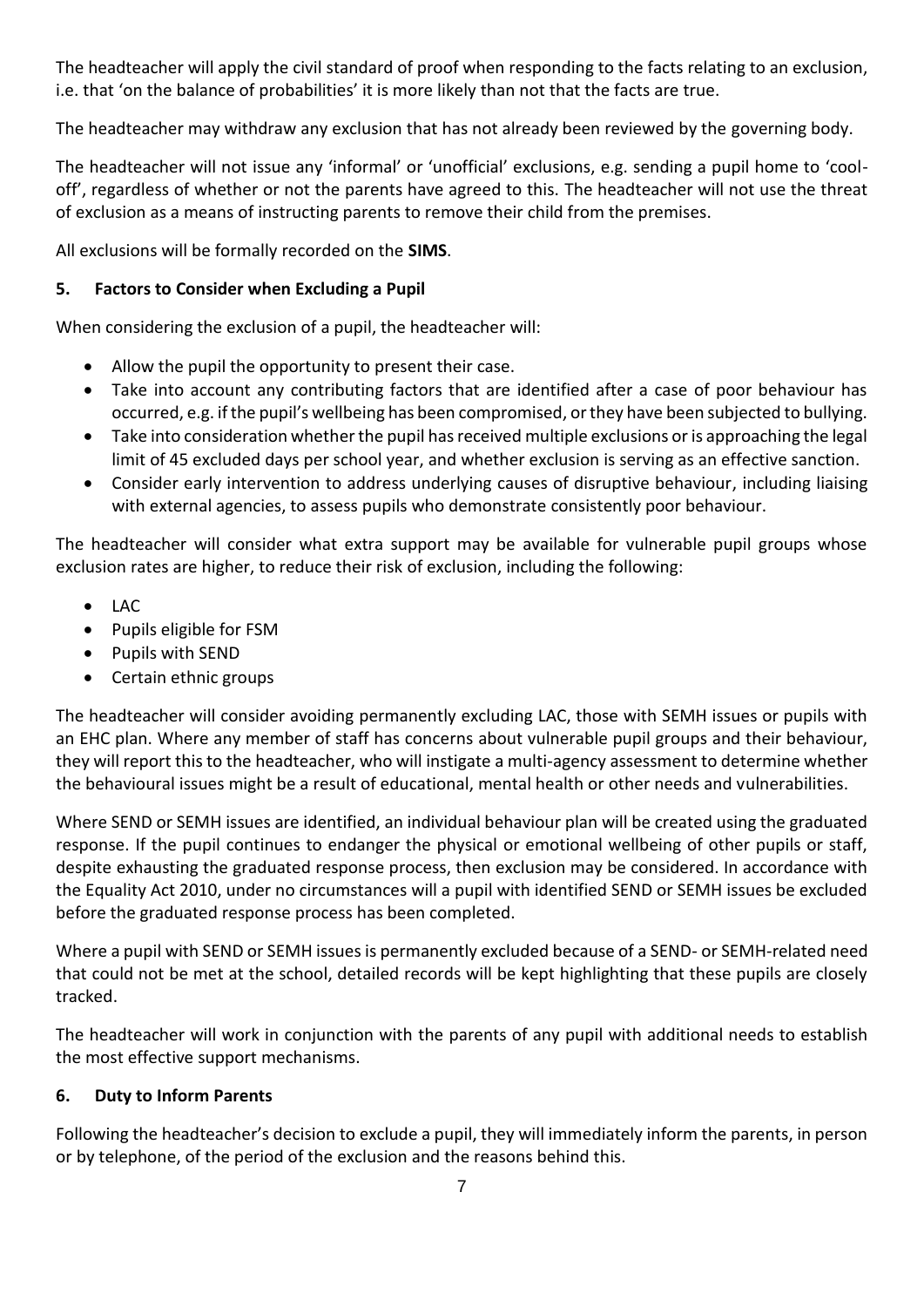The headteacher will inform the parents in writing (electronically if written permission has been received from the parents for notices to be sent this way) of the following:

- The reason(s) for the exclusion
- The length of the fixed-period exclusion or, for a permanent exclusion, the fact that it is permanent
- The arrangements to meet with the headteacher or senior member of staff prior to the pupil being reintegrated into school at the end of the exclusion period
- Their right to raise any representations about the exclusion to the governing body, including how the pupil will be involved in this and how the representations will be made
- Their right to attend a meeting where there is a legal requirement for the governing body to consider the exclusion, and the fact that they are able to bring an accompanying individual
- The arrangements that have been made for the pupil to continue their education prior to the organisation of any alternative provision, or the pupil's return to school
- Relevant sources of free, impartial information

Where the pupil is of compulsory school age, the headteacher will inform the parents by the end of the afternoon session that for the first five days of the exclusion (or until the start date of any alternative provision or the end of the exclusion where this is earlier), parents are legally required to ensure that their child is not present in a public place during school hours without justification, and that parents may receive a penalty fine if they fail to do so.

Where the headteacher has arranged alternative provision, they will also inform the parents of the following:

- The start and end date for any provision of full-time education
- The address at which the provision will take place
- Any information necessary for the pupil to identify the person they should report to on the starting date

Where the headteacher is unable to provide information on alternative provision by the end of the afternoon session, they will provide the information in a subsequent written notice without further delay, and within 48 hours of the pupil beginning the provision. If the alternative provision is due to begin before the sixth day of the exclusion, the headteacher is able to give less than 48 hours of notice, with parental consent.

If the headteacher has decided to exclude the pupil for a further fixed period following their original exclusion, or to permanently exclude them, they will notify the parents without delay and issue a new exclusion notice to parents.

#### <span id="page-7-0"></span>**7. Duty to Inform the Governing Body and LA**

The headteacher will inform the governing body and LA, without delay, of the following:

- Any permanent exclusions (including where a fixed-period exclusion is followed by a decision to permanently exclude the pupil)
- Any exclusions which would result in the pupil being excluded for more than five school days in a term (or more than 10 lunchtimes)
- Any exclusions which would result in the pupil being absent from an examination or national curriculum test

For any exclusions, other than those above, the headteacher will notify the governing body and LA once per term. All notifications to the governing body and LA will include the reasons for exclusion and the duration of any fixed-period exclusion.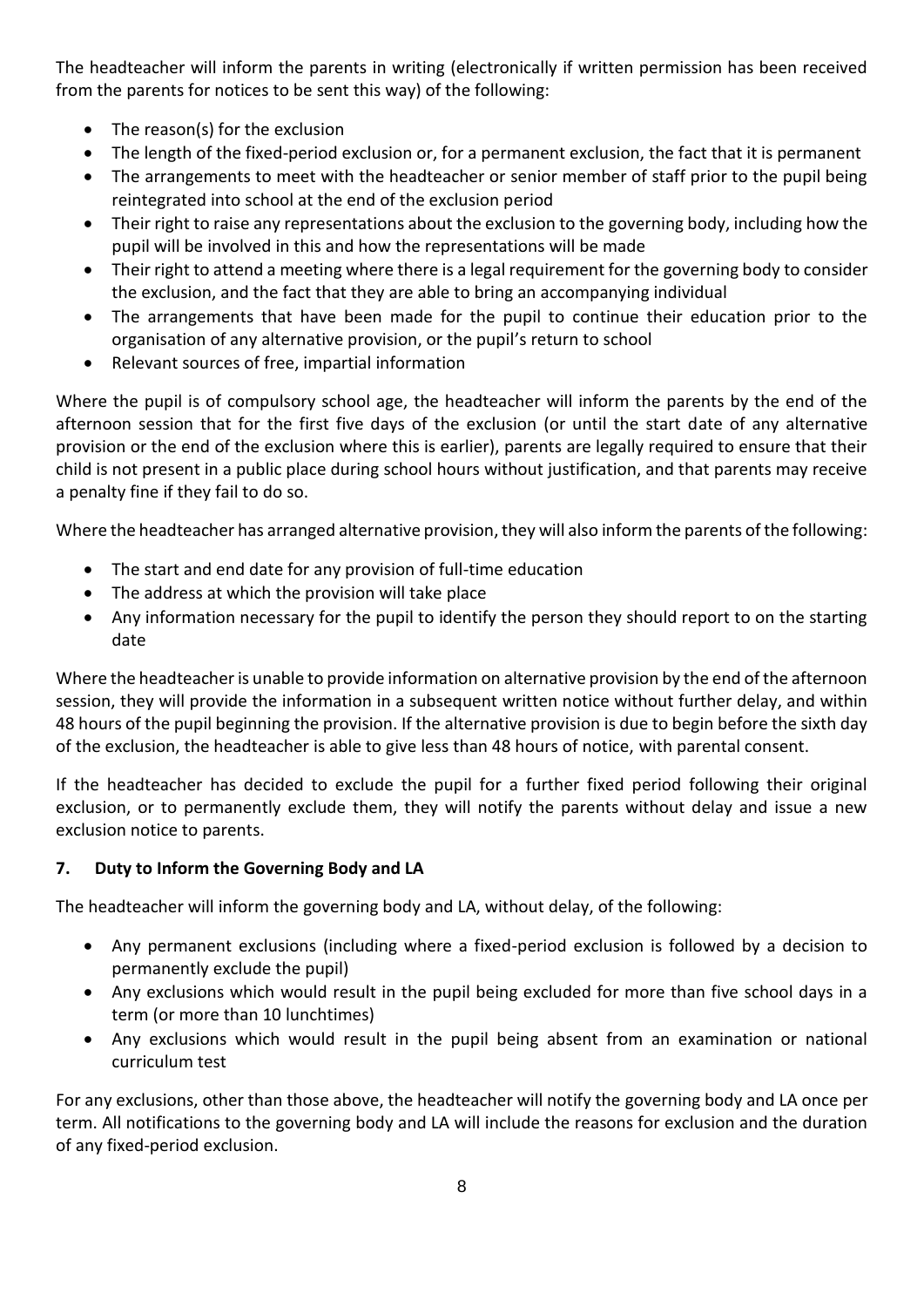If the pupil who is excluded lives outside the LA in which the school is located, the headteacher will notify the pupil's 'home authority'.

# <span id="page-8-0"></span>**8. Arranging Education for Excluded Pupils**

For any fixed-period exclusions of more than five school days, the governing body will arrange suitable fulltime education for the pupil, which will begin no later than the sixth day of exclusion. Where a pupil receives consecutive fixed-period exclusions, these will be regarded as cumulative, and full-time education will still have to be provided from the sixth day of exclusion. For permanent exclusions, full-time education will also be provided for the pupil from the sixth day of exclusion.

The governing body will not arrange full-time education for any pupil who is currently in their final year of compulsory education, and who does not have any further public examinations to sit.

The governing body is aware that it is beneficial to excluded pupils to begin their alternative education arrangements before the sixth day of exclusion; therefore, the governing body will always attempt to arrange alternative provision before the sixth day of exclusion. Where it is not possible to arrange alternative provision during the first five days of exclusion, the school will ensure that they take reasonable steps to set and mark work for the excluded pupil.

If a pupil with SEND has been excluded, the governing body will ensure that:

- Any alternative provision is arranged in consultation with the pupil's parents, who are able to request preferences.
- When identifying alternative provision, any EHC plan is reviewed or the pupil's needs are reassessed, in consultation with the pupil's parents.

#### <span id="page-8-1"></span>**9. Considering Exclusions**

The governing body will consider any representations made by parents regarding exclusions.

Parents and, where requested, a friend or representative, the headteacher, and a member of the LA will be invited to attend any consideration of exclusions and will be able to make representations. Any meeting to consider reinstatement of a pupil will be arranged at a date and time convenient for all parties, and in compliance with any statutory time limits.

The governing body will consider the reinstatement of an excluded pupil, where:

- The exclusion is permanent.
- The exclusion is fixed-period, and would bring the pupil's total number of excluded school days to more than 15 in any given term.
- The exclusion would result in the pupil missing a public examination.

In the case of a fixed-period exclusion where the pupil's total number of excluded days is more than 5 but less than 15 school days within a term, if requested by the parents, the governing body will consider exclusions within 50 school days of receiving notification.

In the case of a fixed period exclusion, where the pupil's total number of excluded school days does not amount to more than five, in the absence of any such representations, the governing body is not required to meet and cannot direct the reinstatement of the pupil.

Where exclusion would result in a pupil missing a public examination, the governing body will consider the exclusion before the test to decide whether the pupil should be reinstated in time to take the examination.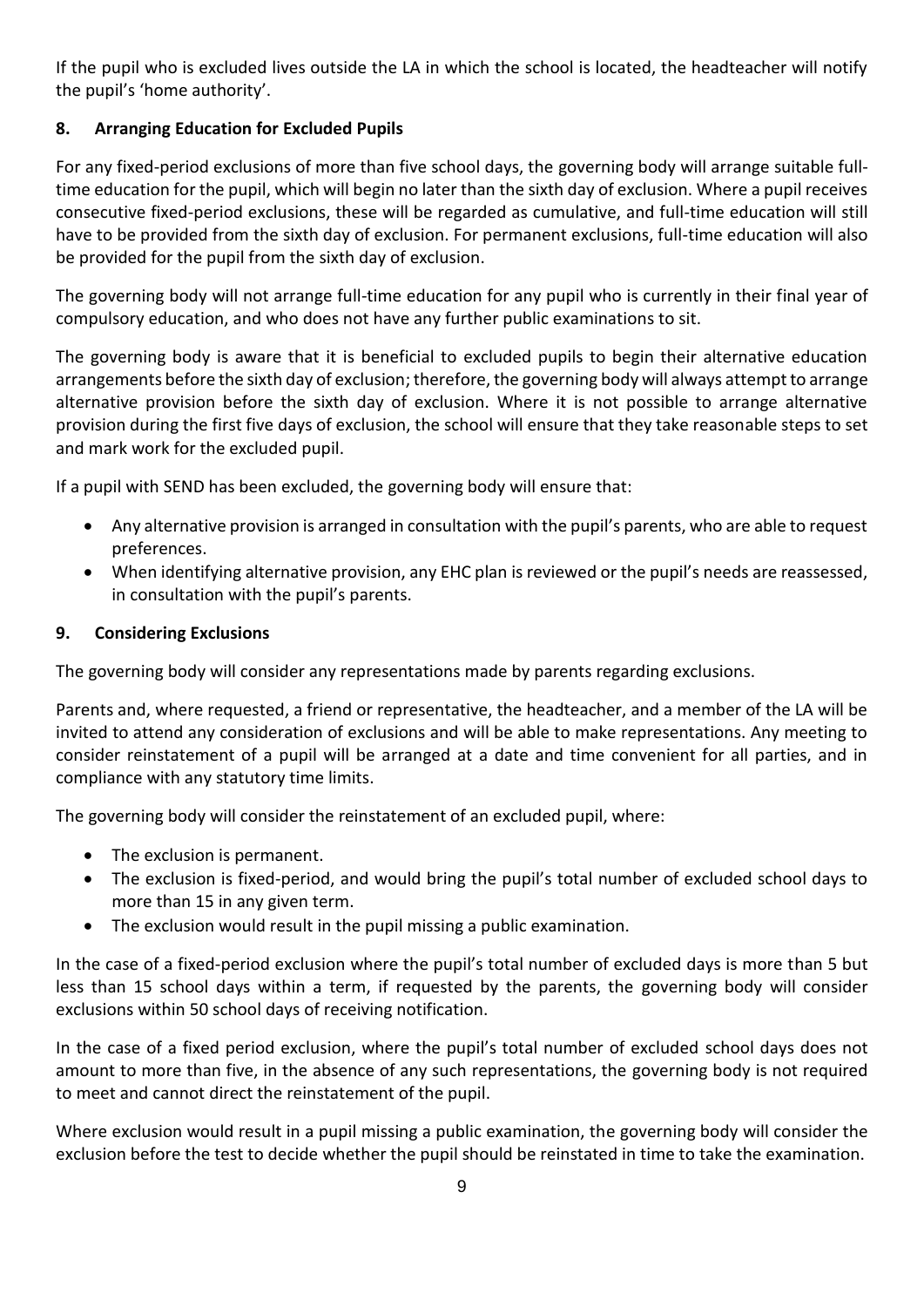If it is not practicable for a sufficient number of governors to consider the decision before the examination, the chair of governors will consider the exclusion alone and decide whether or not to reinstate the pupil.

In light of the above, the governing body will also consider whether it would be appropriate to allow the excluded pupil to enter the premises to take the examination.

When considering the reinstatement of an excluded pupil, the governing body will:

- Only discuss the exclusion with the parties present at the meeting.
- Ask for any written evidence prior to the meeting.
- Circulate any written evidence and information to all parties, at least five school days in advance of the meeting.
- Allow pupils and parents to be accompanied by a person of their choice to the meeting.
- Consider what reasonable adjustments need to be made to support the attendance and contribution of parties at the meeting.
- Identify the steps needed to enable and encourage the excluded pupil to attend the meeting and speak on their behalf, or how they may contribute personal views by other means if attendance is not possible.
- Consider the interests and circumstances of the excluded pupil, including the grounds for exclusion.

At Prior's Mill, Governor Development Service will clerk an exclusions review panel. The clerk to the exclusions review panel provides governance support throughout the process. The planning, organisation and collating of papers is carried out by the school.

#### <span id="page-9-0"></span>**10. Reaching a Decision**

After considering exclusions, the governing body will either:

- Decline to reinstate the pupil.
- Direct the reinstatement of the pupil immediately, or on a specified date.

If reinstatement would make no practical difference, e.g. if the pupil has already returned to school following a fixed-period exclusion or the parents make clear they do not want their child reinstated, the governing body will still consider whether the pupil should be officially reinstated, and whether the headteacher's decision to exclude the pupil was fair, lawful and proportionate, based on the evidence presented.

The governing body will apply the civil standard of proof when responding to the acts relating to an exclusion, i.e. that on the 'balance of probabilities' it is more likely than not that the facts are true.

To reach a decision, the governing body will:

- Identify the steps they intend to take to ensure that all parties involved will have the opportunity to participate and present their views.
- Ensure that minutes are taken of the meeting as a record of the evidence that was considered.
- Ask all parties to withdraw from the meeting before concluding their decision.
- Consider whether the exclusion of the pupil was lawful, proportionate and fair, taking into account the headteacher's legal duties and any evidence that was presented to the governing body in relation to the decision to exclude.
- Record the outcome of the decision on the pupil's educational records, along with copies, which will be kept for at least six months.
- Make a note of their findings, where they have considered an exclusion but cannot reinstate the pupil.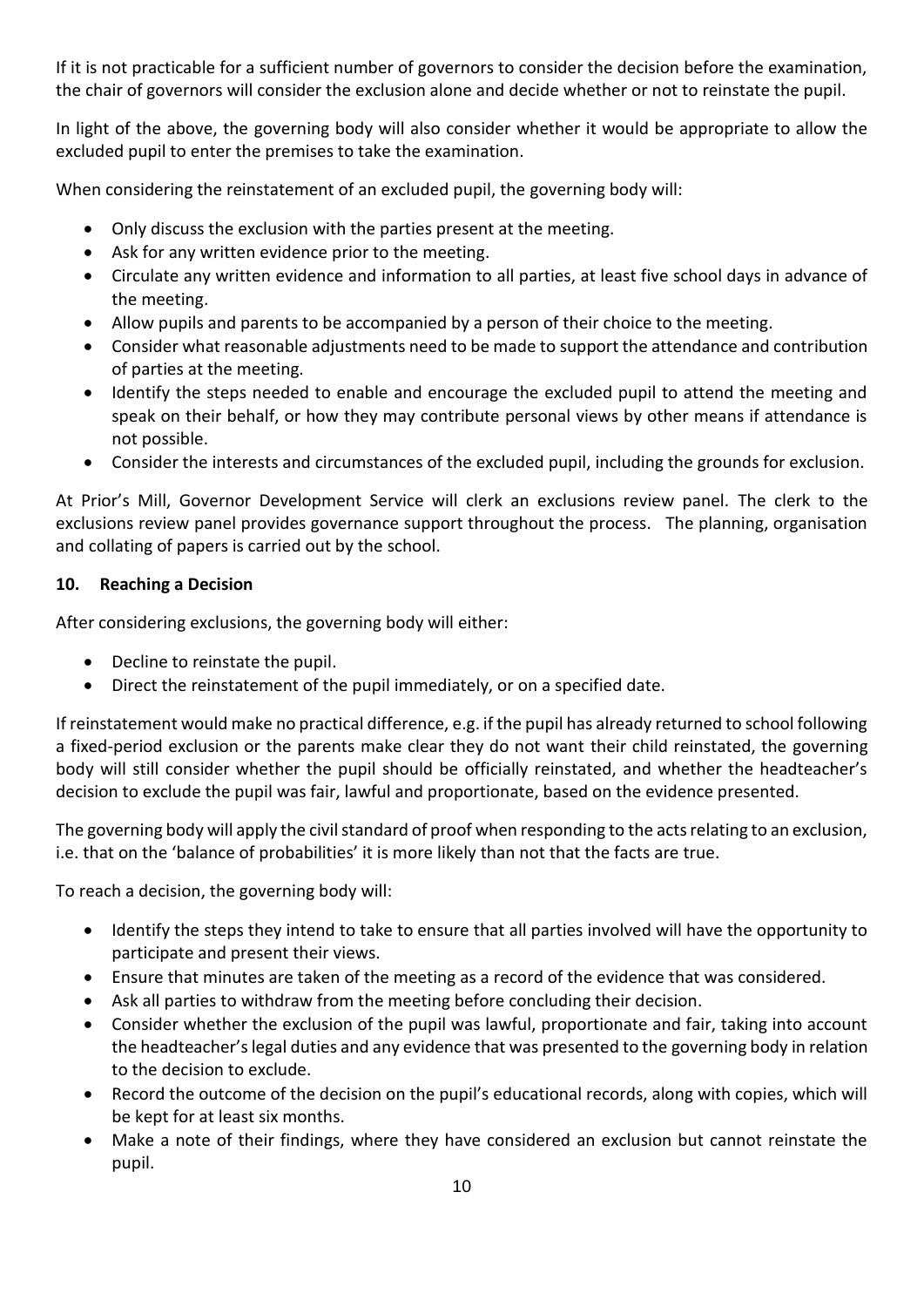# **11. Notification of Considered Exclusions**

The governing body will notify the parents of the excluded pupil, the headteacher and the LA of their decision following the consideration of an exclusion, in writing and without delay.

In the case of a permanent exclusion, where the governing body decides not to reinstate the pupil, they will notify the parents:

- That it is permanent, and their right for it to be reviewed by an independent review panel.
- Of the date by which an application for review must be made.
- Of the name and address of whom the review application should be submitted to.
- That any application should set out the grounds on which it is being made and that, where appropriate, this should include reference to how a pupil's SEND is considered relevant to the exclusion.
- That, regardless of whether a pupil has been identified as having SEND, the parents have a right to require the governing body to ensure a SEND expert attends the review.
- Of the role of the SEND expert that will attend the review, and that the parents will not be charged for this.
- That they are required to make it clear if they wish for a SEND expert to attend the review.
- That they may appoint someone at their own expense to make representations to the panel.

The governing body will also notify parents that, if they believe an exclusion has been issued as a result of discrimination, then they are required to make a claim under the Equality Act 2010 to the First-tier Tribunal (SEND), and that this should be within six months of when the discrimination allegedly took place.

After any conclusion, the governing body will notify the parents, and all other parties involved, of the decision that was made and the reasoning for this, in sufficient detail.

#### <span id="page-10-0"></span>**12. Removing Permanently Excluded Pupils from the School Register**

The headteacher will remove pupils from the school register if:

- 15 school days have passed since the parents were notified of the governing body's decision not to reinstate the pupil and no application for an independent panel review has been received.
- The parents have stated in writing that they will not be applying for an independent panel review following a permanent exclusion.

If an application for an independent panel review has been made within 15 school days, the headteacher will wait until the review has been determined, or abandoned, and until the governing body has completed any reconsideration that the panel recommended or directed it to carry out, before removing the pupil from the school register.

If a pupil's name is to be removed from the register, the headteacher will make a return to the LA, which will include:

- All the particulars which were entered in the register.
- The address of any parent with whom the pupil normally resides.
- The grounds upon which the pupil's name is to be removed from the register.

Any return to the LA will be made as soon as the grounds for removal are met and no later than the date in which the pupil's name was removed.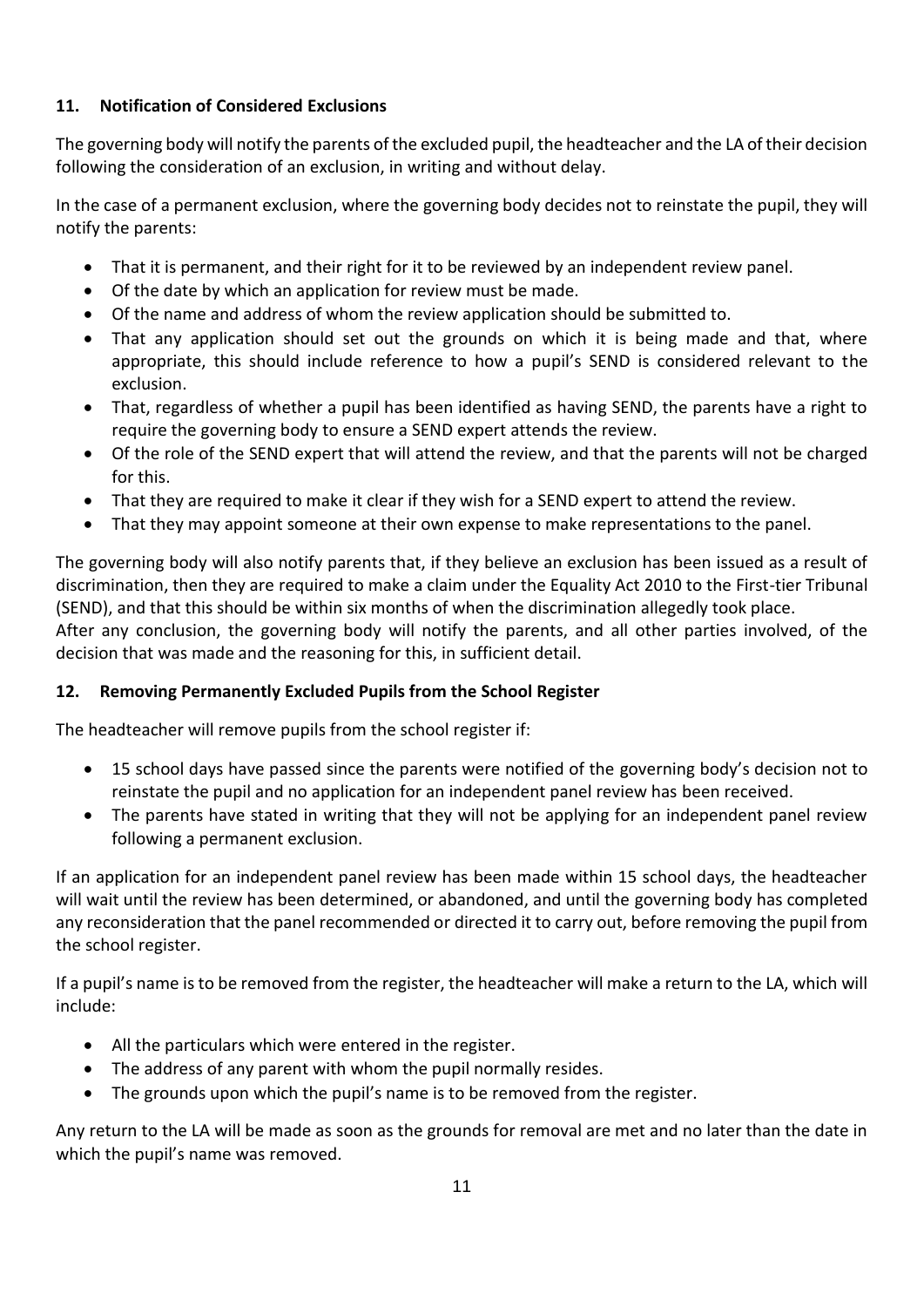If a pupil's name has been removed from the register and a discrimination claim is made, the pupil may be reinstated following a decision made by the First-tier Tribunal (SEND) or County Court.

Whilst a pupil's name remains on the admissions register, the appropriate code will be used to mark the pupil's attendance:

- Code B: Education off-site
- Code D: Dual registration
- Code E: Absent and not attending alternative provision

# <span id="page-11-0"></span>**13. Independent Review Panel**

The LA will review the governing body's decision not to reinstate a permanently excluded pupil if the parents submit their application for this within the required time frame.

The LA will constitute an independent review panel of three or five members that represent the following categories:

- A lay member to chair the panel. This individual will not have worked in any school in a paid capacity.
- A current or former school governor who has served for at least 12 consecutive months in the last 5 years.
- A headteacher or individual who has been a headteacher within the last 5 years.

Parents are required to submit their applications within:

- 15 school days of the governing body's notification of their decision.
- 15 school days of the final determination of a discriminatory claim made under the Equality Act 2010.

Any application made outside of the above timeframe will not be reviewed. Parents are able to request an independent panel review even if they did not make a case to, or attend, the governing body's initial consideration of the exclusion.

The LA will adhere to all statutory guidelines when conducting an independent panel review, as outlined in the DfE's statutory guidance document 'Exclusion from maintained schools, academies and pupil referral units in England'.

#### <span id="page-11-1"></span>**14. Appointing a SEND Expert**

If requested by parents in their application for an independent review panel, the LA will appoint a SEND expert to attend the panel and covers the associated costs of this appointment. Parents have a right to request the attendance of a SEND expert at a review, regardless of whether the school recognises that their child has SEND.

The LA should make arrangements to indemnify the SEND expert against any legal costs and expenses reasonably incurred as a result of any decisions or actions connected to the review and which are taken in good faith.

An individual will not serve as a SEND expert if they have, or at any time have had, any connection with the LA, school, parents or pupil, or the incident leading to the exclusion, which might reasonably be taken to raise doubts about their ability to act impartially; however, an individual is not taken to have such a connection solely because they are an employee of the LA.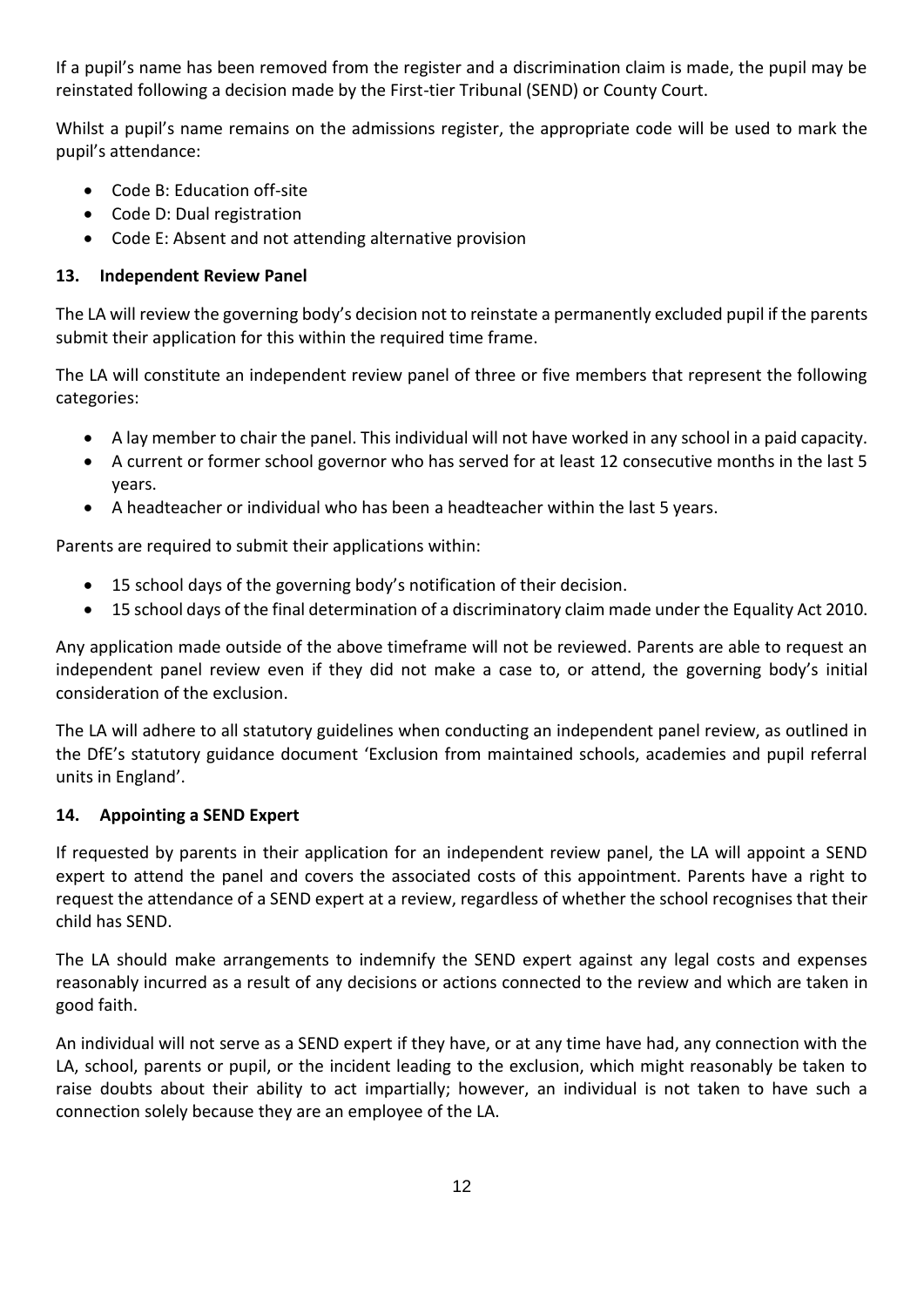The SEND expert will be a professional with first-hand experience of the assessment and support of SEND, as well as an understanding of the legal requirements on schools in relation to SEND. Examples of suitable individuals might include educational psychologists, specialist SEND teachers, SENCOs and behaviour support teachers.

Recently retired individuals are not precluded from fulfilling this role; however, during interview, the LA will assess the knowledge of such individuals in order to ensure that they have a good understanding of current practice and the legal requirements on schools in relation to SEND.

Whilst individuals are not automatically taken to be partial simply because they are an employee of, or contracted by, the LA, they will not have had any previous involvement in the assessment or support of SEND for the excluded pupil, or siblings of the excluded pupil. The LA will request that prospective SEND experts declare any conflict of interest at the earliest opportunity.

The final decision on the appointment of a SEND expert is for the LA to make, but it will take reasonable steps to ensure that parents have confidence in the impartiality and capability of the SEND expert. Where possible, this will include offering parents a choice of SEND expert.

The LA will determine the amount of any payment in relation to the appointment of the SEND expert, such as financial loss, travel and subsistence allowances.

#### <span id="page-12-0"></span>**15. The Role of a SEND Expert**

The SEND expert's role is analogous to an expert witness, providing (orally and/or written) impartial advice to the panel on how SEND might be relevant to the exclusion. The SEND expert will base their advice on the evidence provided to the panel. The SEND expert's role does not include making an assessment of the pupil's SEND.

The focus of the SEND expert's advice will be on whether the school's policies which relate to SEND, or the application of these policies in relation to the excluded pupil, were legal, reasonable and procedurally fair. If the SEND expert believes that this was not the case, they will, where possible, advise the panel on the possible contribution this could have made to the circumstances of the pupil's exclusion.

Where the school does not recognise that a pupil has SEND, the SEND expert will advise the panel on whether they believe the school acted in a legal, reasonable and procedurally fair way with respect to the identification of any SEND that the pupil may potentially have, and any contribution that this could have made to the circumstances of the pupil's exclusion.

The SEND expert will not criticise a school's policies or actions simply because they believe a different approach should have been followed or because another school might have taken a different approach.

#### <span id="page-12-1"></span>**16. Appointing a Clerk**

The LA will decide whether to appoint a clerk to the independent review panel, or to make alternative arrangements to administer the panel.

Where a clerk is appointed, the LA will ensure that the clerk did not serve as clerk to the governing body when the decision was made not to reinstate the pupil.

#### <span id="page-12-2"></span>**17. The Role of a Clerk**

The clerk's role is to provide advice to the panel and parties to the review on procedure, law and statutory guidance on exclusions.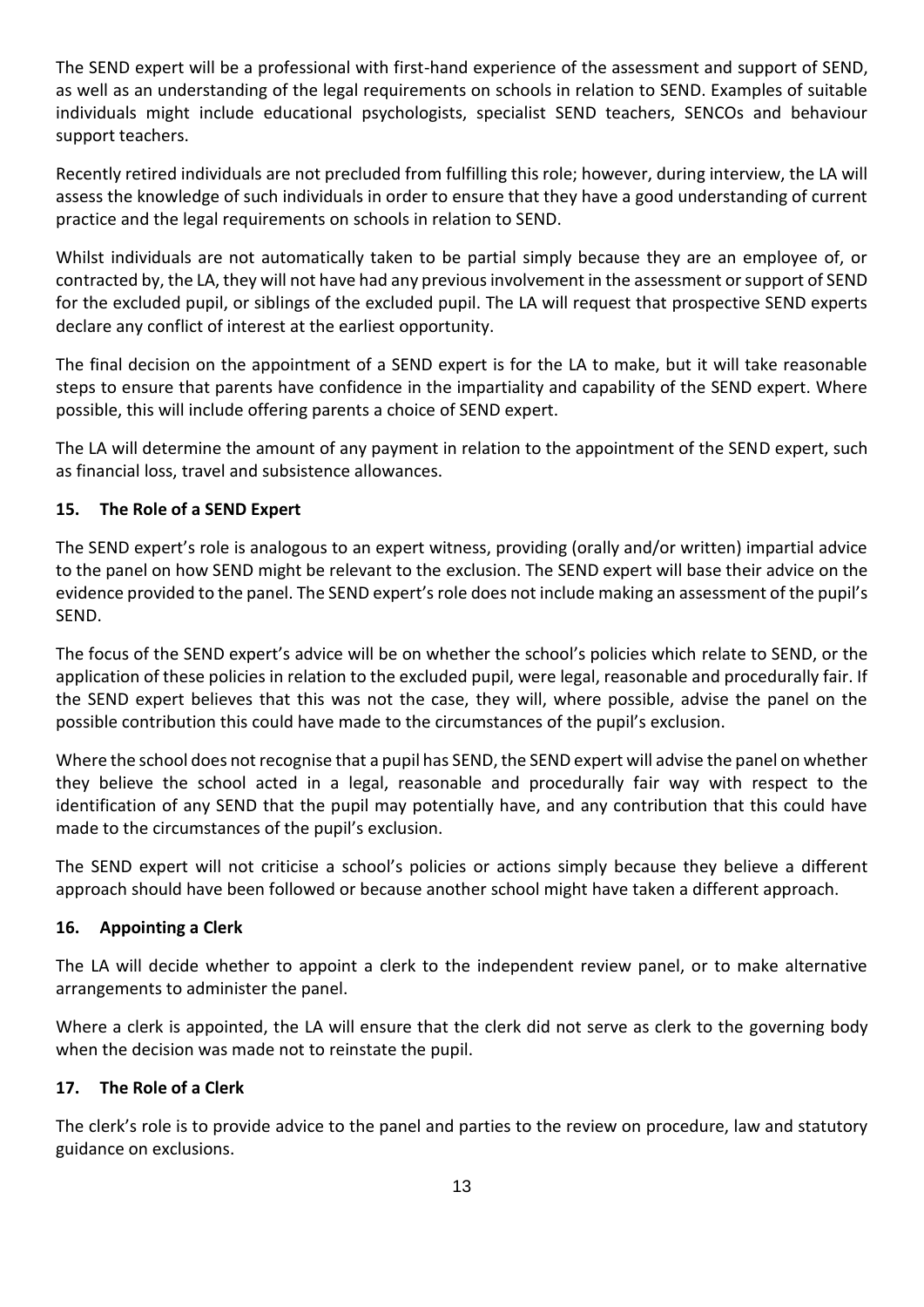The clerk will:

- Identify, in advance of the meeting, whether the excluded pupil wishes to attend the panel hearing, taking reasonable steps to enable the pupil to feedback their views, irrespective of their attendance.
- Identify, in advance of the meeting, whether any alleged victims of the incident(s) leading up to the exclusion wish to attend the panel hearing, taking reasonable steps to enable them to feedback their views, irrespective of their attendance.
- Ensure that the panel is able to hear from any witnesses to the incident(s) leading to the exclusion, taking into account the fact that some of these people may be pupils at the school. Pupils under 18 will not be allowed to appear in person without parental consent.
- Inform the parents, headteacher, governing body and the LA, that they are entitled to make oral and written representations to the panel, attend the hearing, and be represented.
- Ensure that all parties are:
	- Provided with copies of relevant papers at least five school days before the review, notifying the panel if any requested documents have not been provided in case the panel wishes to adiourn until a later date.
	- Informed about who is attending the meeting, and what their roles are.
- Attend the review and ensure that minutes are produced in accordance with instructions from the independent review panel.

Where a clerk is not appointed, the LA will undertake the functions outlined above.

# <span id="page-13-0"></span>**18. The Duties of the Independent Review Panel**

The role of the panel is to review the governing body's decision not to reinstate a permanently excluded pupil. In reviewing the decision, the panel will consider the interests and circumstances of the excluded pupil, including the circumstances in which the pupil was excluded, and have regard to the interests of other pupils and people working at the school. The panel will apply the civil standard of proof, rather than the criminal standard of 'beyond reasonable doubt'.

Following the review, the panel will do one of the following:

- Uphold the decision
- Recommend that the governing body reconsiders reinstatement
- Quash the decision and direct that the governing body reconsiders reinstatement

The panel's decision does not have to be unanimous and can be decided by a majority vote. It is binding on the pupil, parents, the governing body, headteacher and the LA.

#### <span id="page-13-1"></span>**19. Reconsidering Reinstatement Following a Review**

Where the independent review panel instructs the governing body to reconsider their decision not to reinstate a pupil, they will do so within 10 school days of being given notice of the review panel's decision.

The school is aware that if, following an instruction to reconsider, the governing body does not offer to reinstate the pupil, then a £4,000 adjustment will be made to the school's budget.

Where the independent review panel recommends that the governing body should reconsider their decision not to reinstate a pupil, they will do so within 10 school days of being given notice of the review panel's decision.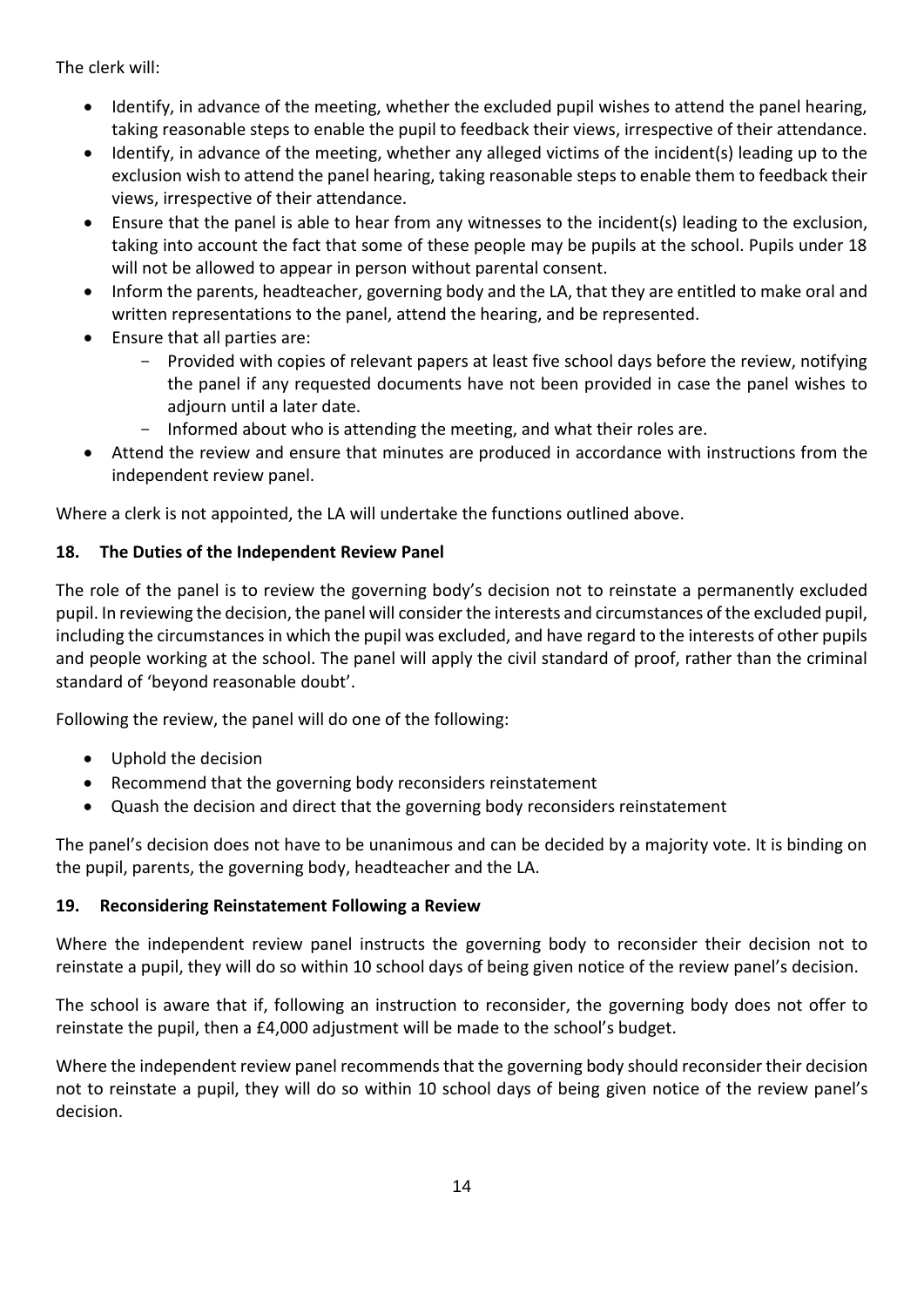Following reconsideration, the governing body will notify the parents, the headteacher and the LA of their reconsidered decision and the reasons for this.

## <span id="page-14-0"></span>**20. Criminal Investigations**

The headteacher will not postpone taking a decision to exclude a pupil due to a police investigation being underway, or any criminal proceedings that are in place.

Particular consideration will be given by the headteacher when deciding to exclude a pupil where evidence is limited by a police investigation, to ensure that any decision made is fair and reasonable.

If the governing body is required to consider the headteacher's decision in these circumstances, they will not postpone the meeting and will make a decision based on the evidence available.

# <span id="page-14-1"></span>**21. Training Requirements**

The LA will ensure that all independent review panel members and clerks have received training within the two years prior to the date of the review. Training will cover:

The requirements of the legislation, regulations and statutory guidance governing exclusions.

- The need for the panel to observe procedural fairness and the rules of natural justice.
- The role of the chair of a review panel.
- The role of the clerk to a review panel.
- The duties of headteacher, governing body and the panel under the Equality Act 2010.
- The effect of section 6 of the Human Rights Act 1998 and the need to act in a manner compatible with human rights protected by that Act.

Clerks will also have an up-to-date understanding on developments in case law which are relevant to exclusion.

#### <span id="page-14-2"></span>**22. Monitoring and Review**

<span id="page-14-3"></span>This policy will be reviewed **annually** by the headteacher in conjunction with the governing body.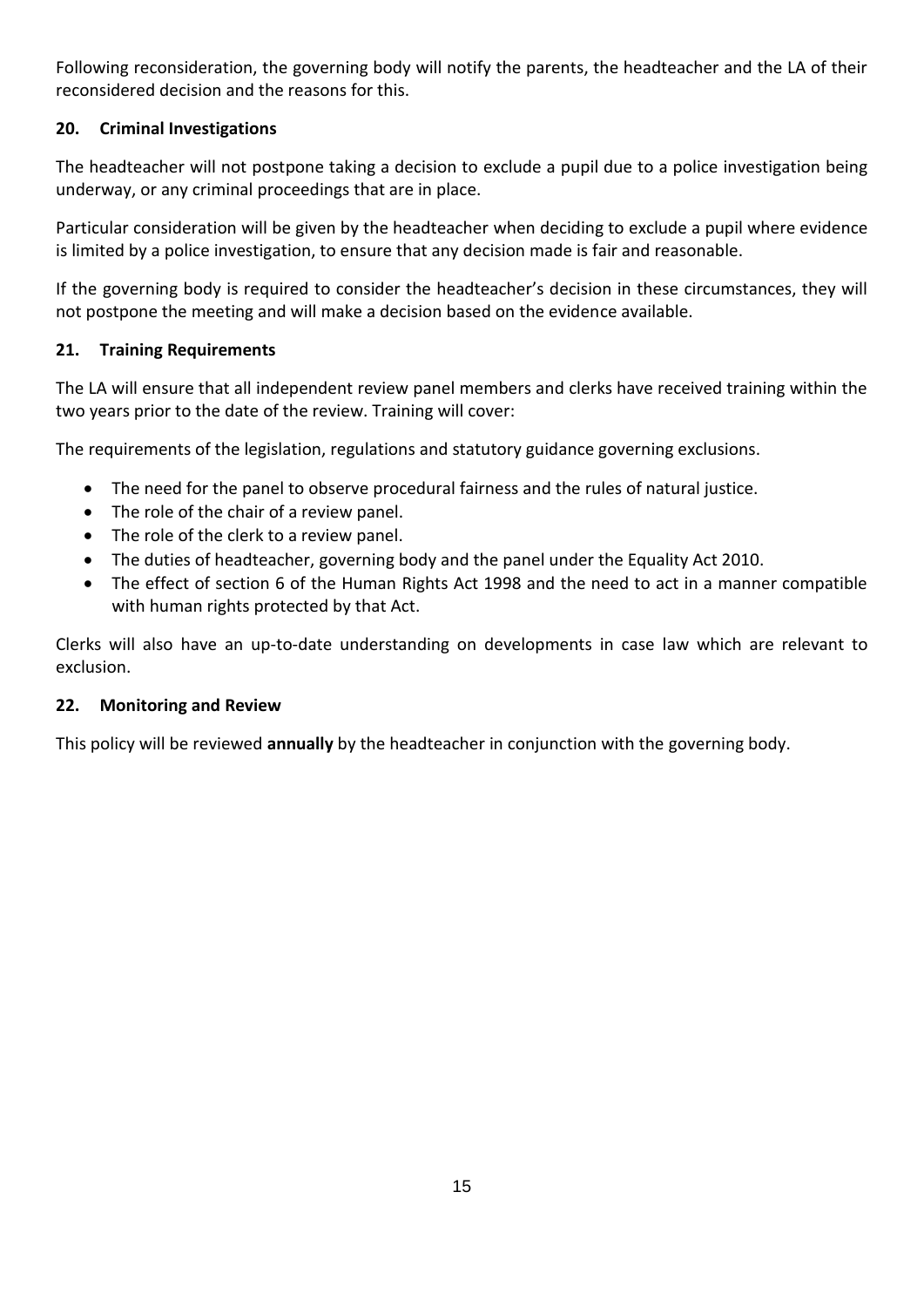#### **Reviewing the Headteacher's Exclusion Decision**

<span id="page-15-0"></span>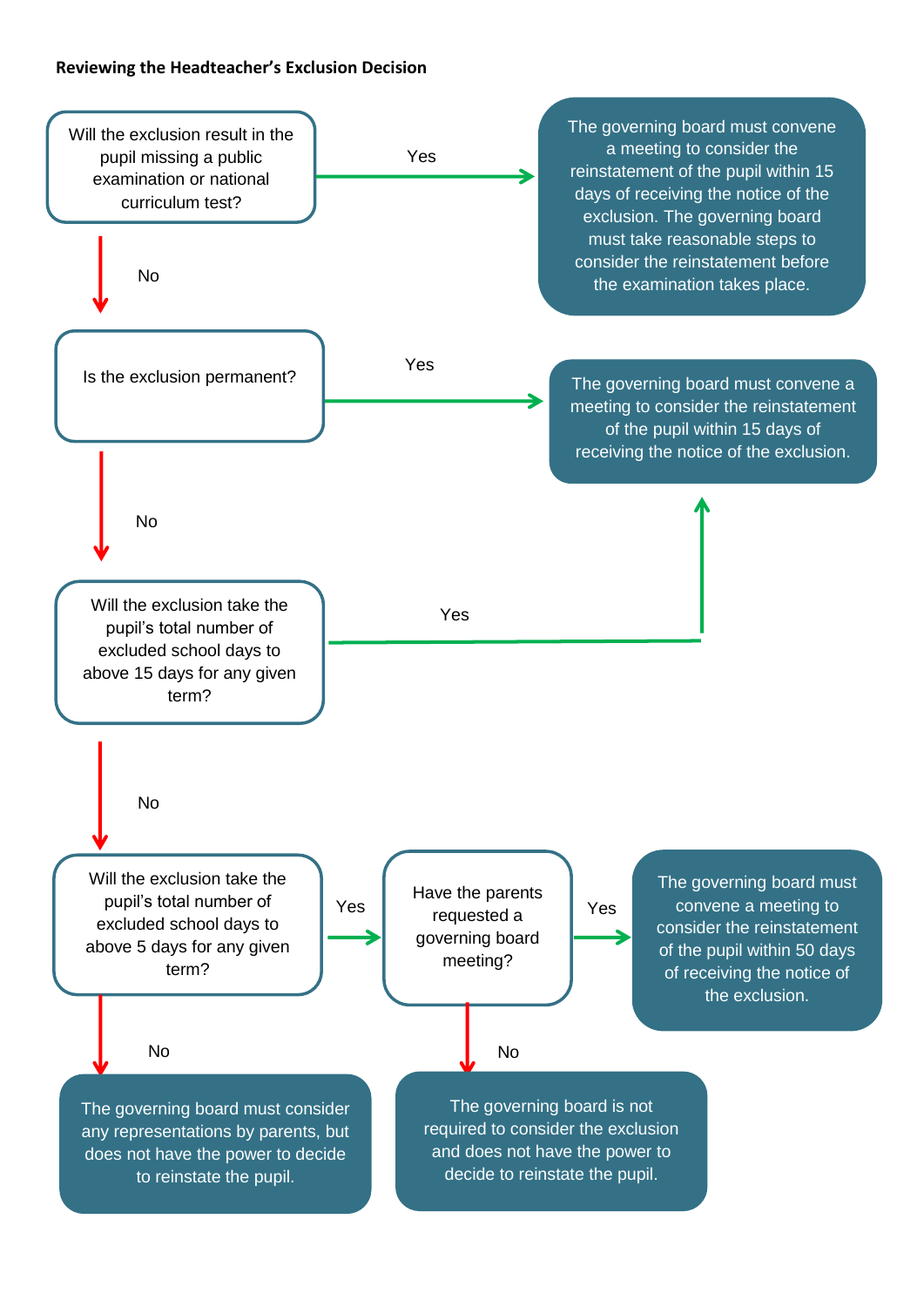# **Changes to the Exclusion Process During the Coronavirus (COVID-19) Pandemic**

Some temporary changes have been made to the school exclusion process due to the coronavirus (COVID-19) pandemic. The arrangements and procedures that must follow a decision to exclude on disciplinary grounds, as set out in our wider Exclusion Policy above, remain unchanged unless noted within this appendix. This appendix sets out what these changes are and what this means for our exclusion procedures in practice.

# **1. Legal Framework**

This appendix has due regard to the related legislation and statutory guidance including, but not limited to, the following:

- The School Discipline (England) (Coronavirus) (Pupil Exclusions and Reviews) (Amendment) Regulations 2020
- DfE (2021) 'Changes to the school suspension and expulsion process during the coronavirus (COVID-19) outbreak'

# **2. Application of Arrangements**

All exclusions occurring between 25 September 2020 and 24 September 2021 (inclusive) are subject to amended arrangements with regards to:

- The use of remote access technology for meetings relating to exclusions.
- The deadline for applications for an independent review.
- Timescale amendments, under certain circumstances.

Meetings relating to exclusions occurring between 25 September 2020 and 24 September 2021 will take place within the normal timescales set out in the main body of this policy.

The governing body and arranging authorities for independent review panels (IRPs) will take all reasonable steps to meet the normal timescales for exclusions occurring after 24 September 2020. In doing this, they will:

- Consider the DfE's 'Actions for schools during the coronavirus (COVID-19) outbreak'.
- Facilitate remote access meetings where it is not reasonably practicable to meet in person.

If the governing body and/or IRP have a duty to meet to discuss an exclusion that occurred between 1 June 2020 and 24 September 2020, they may be eligible for time extensions.

If deadlines are missed due to the coronavirus pandemic, the meeting will be held as soon as it becomes reasonably practicable to meet either in person or via remote access.

Any exclusions covered by these arrangements will continue to be subject to them until the procedures for scrutiny of the exclusion have been exhausted. For the purpose of this appendix, an exclusion will be taken as having 'occurred' on the first day of the exclusion, not the date when the decision to exclude was made or communicated.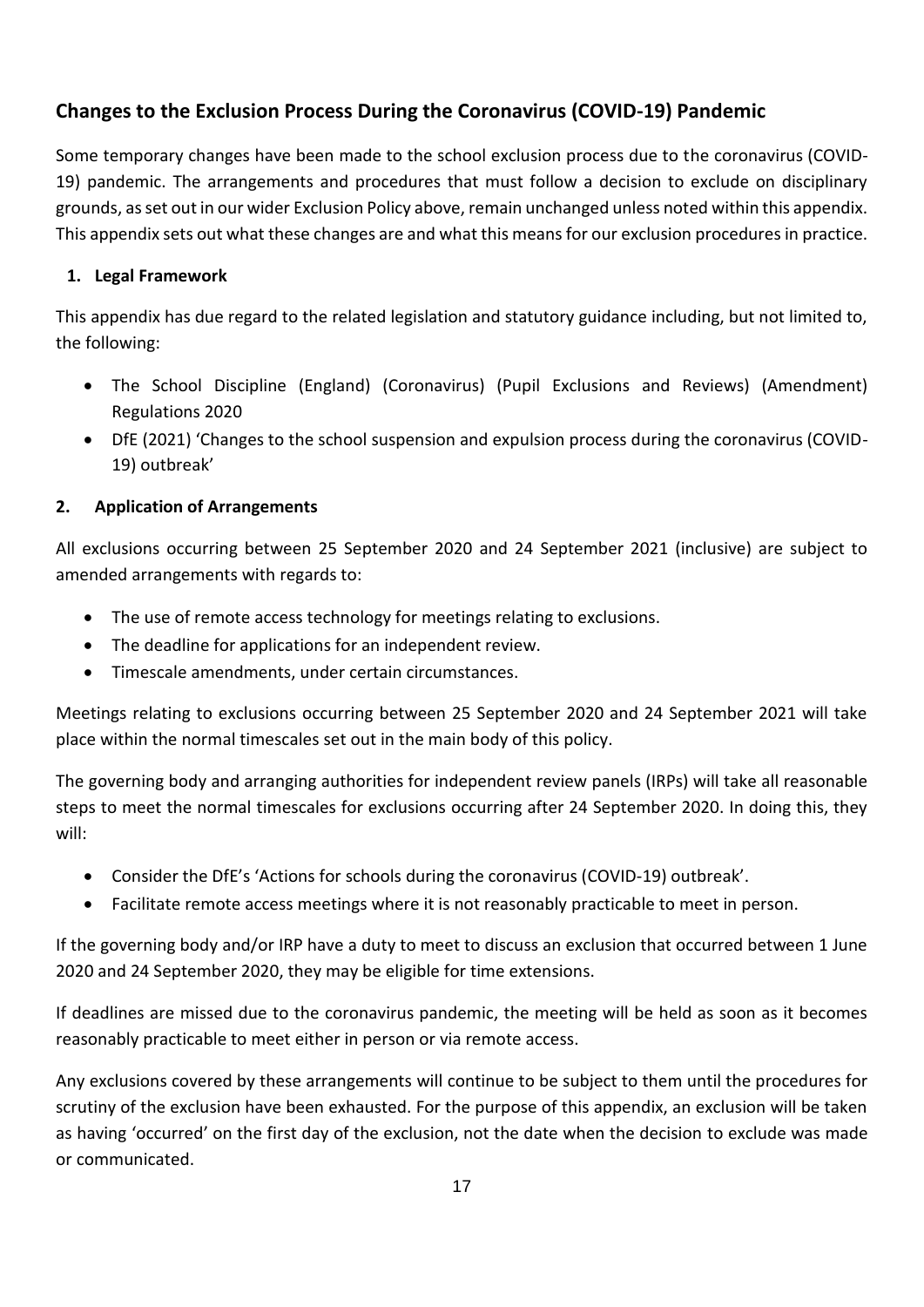## **3. Deciding Whether a Meeting Should be Held Remotely**

For exclusions occurring between 25 September 2020 and 24 September 2021 (inclusive), meetings of the governing body or IRP will be held via remote access if:

- It is not reasonably practicable for the meeting to take place in person, within the usual timescales, due to coronavirus.
- The governing body (or arranging authority if the meeting is an IRP) is satisfied that:
	- All the participants agree to the use of remote access.
	- All the participants have access to the technology that will allow them to hear and speak throughout the meeting, and to see and be seen if a video call is used.
	- All the participants will be able to put across their point of view or fulfil their function.
	- The meeting can be held fairly and transparently via remote access.

The governing body (or arranging authority if the meeting is an IRP) will be responsible for ensuring these conditions are met before a meeting takes place.

When determining whether it would be reasonably practicable to meet in person, the governing body or arranging authority will assess:

- The facts of the case.
- The circumstances in which a meeting could be expected to take place.
- The needs of the intended participants.
- The latest public health guidance.

# Arranging a remote access meeting

The governing body or arranging authority will explain the technology they propose to use to participants and will ensure that the participants (particularly pupils and their parents) know that they do not have to agree to a meeting being held via remote access.

Pupils and parents involved in meetings will be made aware that if they do not consent to a remote access meeting, the meeting is likely to be delayed. Where a parent or pupil has consented to a remote access meeting, all other participants will make reasonable efforts to accommodate that preference unless there is a clear reason not to.

The normal requirements for who must be invited to a meeting (as set out in the wider policy) remain in place; however, those who have no intention of taking part in the meeting will not be treated as 'participants' for the purpose of the arrangements in this appendix.

Governing bodies, arranging authorities and panel members will comply with equalities legislation and recognise that some participants may find it difficult to participate in a remote access meeting, e.g. if they have SEND or EAL. The chair of the meeting will check that the participants understand the proceedings and can engage with them, to ensure the meeting is conducted fairly. Once the meeting starts, if it cannot proceed fairly (e.g. if a participant cannot access it), the meeting will be adjourned.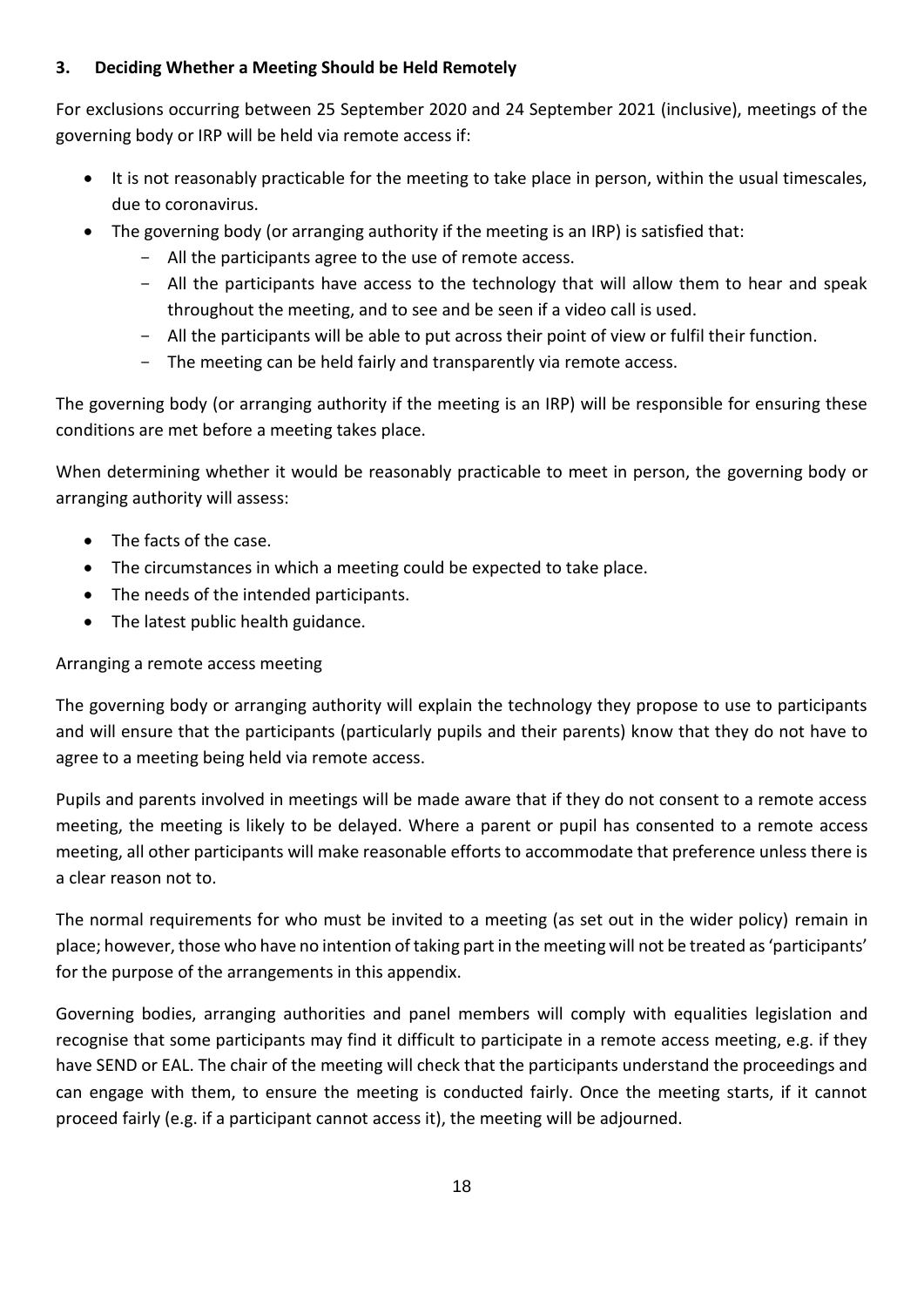The use of remote access will not alter any other procedural requirements that apply during the meeting. As long as the conditions for a remote access meeting are met, it will be possible for some participants to attend a meeting in person and for others to join via remote access.

Though written representations will be considered, solely paper-based meetings will not be permitted.

To help meetings run smoothly and ensure they are accessible for participants, the governing body or the arranging authority will:

- Provide clear instructions to participants about how to join the meeting virtually, and distribute the relevant papers in a timely manner ahead of the meeting.
- Indicate a named person who participants can contact to discuss any questions they may have before the meeting.
- Ensure the chair is prepared to explain the agenda at the start of the meeting, and to provide clear guidance on how the meeting will be run.
- Consider holding a pre-meeting with participants to check that the available technology is suitable and that all participants understand how to access the meeting.

# **4. Applications for Independent Reviews of Exclusions**

This section applies to all exclusions occurring between 25 September 2020 and 24 September 2021 (inclusive).

Where the governing body declines to reinstate a pupil who has been permanently excluded, their parents (or the pupil if they are 18 or over) can apply for a review of this decision.

For exclusions covered under these arrangements, the deadline for applications will be increased to 25 school days from the date on which notice in writing of the governing body's decision was given to parents (or the pupil if they are aged 18 or over).

The school will wait for the extended period of 25 school days to pass without an application having been made before deleting the name of the permanently excluded pupil from the admissions register.

#### **5. Meetings to Consider Permanent Exclusions**

This section applies to all exclusions that occurred between 1 June 2020 and 24 September 2020 (inclusive).

If it has not be reasonably practicable for a review panel to meet in person within 15 school days due to coronavirus and it has not been possible to hold a remote meeting, the limit will be extended to 25 school days, or as long as reasonably necessary for a reason related to coronavirus. The arranging authority will arrange for overdue meetings to take place via remote access, if the conditions can be met, or in person as soon as it is safe and practicable to do so.

#### **6. Meetings to Consider Permanent Fixed-Term Exclusions**

This section applies to all exclusions occurring between 1 June 2020 and 24 September 2020 (inclusive).